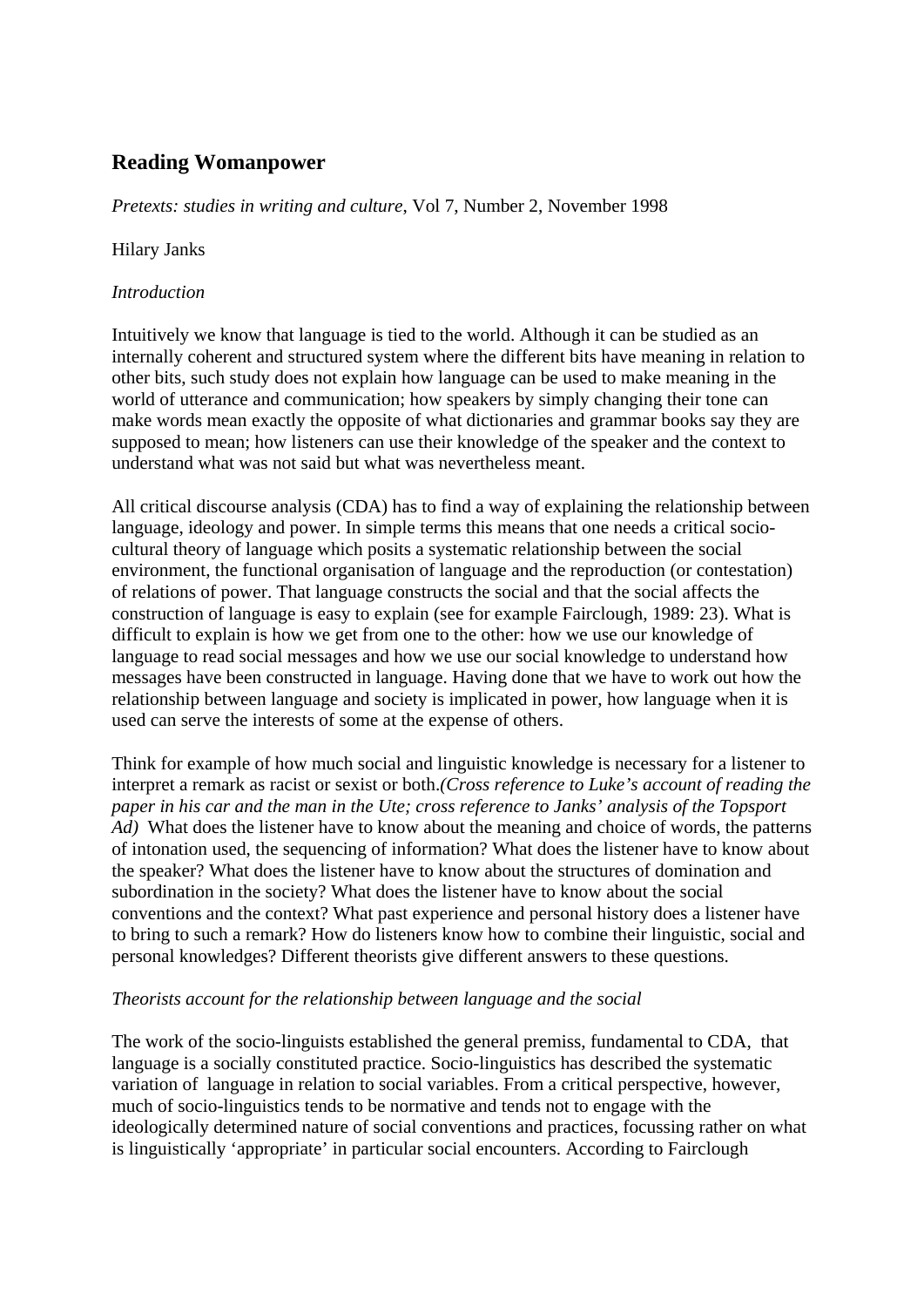Sociolinguistics is strong on 'what?' questions (what are the facts of variation), but weak on 'why?' and 'how?' questions (why are the facts as they are?; how - in terms of the development of social relationships of power - was the existing social order brought into being?) (1989:8).

Despite this critique, there can be no doubt that socio-linguistic work has highlighted linguistic stratification and has done much to enable us to recognise linguistic prejudice for what it is. The pioneering work of Labov is important in this regard (1972).

Pragmatics is another area of linguistics that deals with meaning in social interaction. Pragmatics has enabled the understanding that language is a form of action, that utterances perform speech acts such as for example threats, promises, requests. In addition utterances carry assertions and implications that addressees need to infer because they are not stated explicitly. Mey's work (1993) on pragmatics has contributed to our understanding of how constraints and privileges in language use are unevenly distributed across society and paves the way for the development of a critical pragmatics.

In addition to whole branches of linguistics whose project has been trying to understand the relationship between language and meaning in social context, particular theorists have explained this relationship in different ways. I use Halliday, Volsinov and Fairclough to illustrate some of the different explanations.

In *An Introduction to Functional Grammar* (1985), Halliday goes a long way towards mapping his three functions of language - the ideational, the interpersonal and the textual functions - onto three different aspects of the context of situation - field, tenor and mode respectively. Halliday's is the only grammar that attempts systematically to relate linguistic form to meaning in context. He then uses this to theorise language as 'meaning potential' which is realised only in relation to its contexts of use. Halliday, however, does not have a theory of power.

For Volosinov (thought by some to be Bakhtin) all utterance is essentially dialogic, presupposing both an addresser and an addressee. The form that an utterance (spoken or written) takes is contingent on an aggregate of many social factors such as the nature of the social occasion, the participants and their social relations so that

the meaning of a word is determined entirely by its context. In fact there are as many meanings of a word as there are contexts of utterance (Volosinov, 1973: 79).

In this way he fuses language and context. If all there is, is language as utterance, then there is no need to move from the form of the language to its meaning in context. As a Marxist, Volosinov stresses that words are both a site and a stake in domination and struggle and that

contexts do not stand side by side in a row as if unaware of one another, but are in a state of constant tension, or incessant interaction and conflict (Volosinov, 1973:80). Any analysis of discourse is therefore necessarily an analysis of power.

Fairclough (1995:98) articulates a complex model for CDA (see Figure 1) that consists of three interdependent dimensions of discourse, represented in his model as boxes nested one within the other. Each of these dimensions requires its own form of analysis: description (text analysis), interpretation (processing analysis) and explanation (social analysis).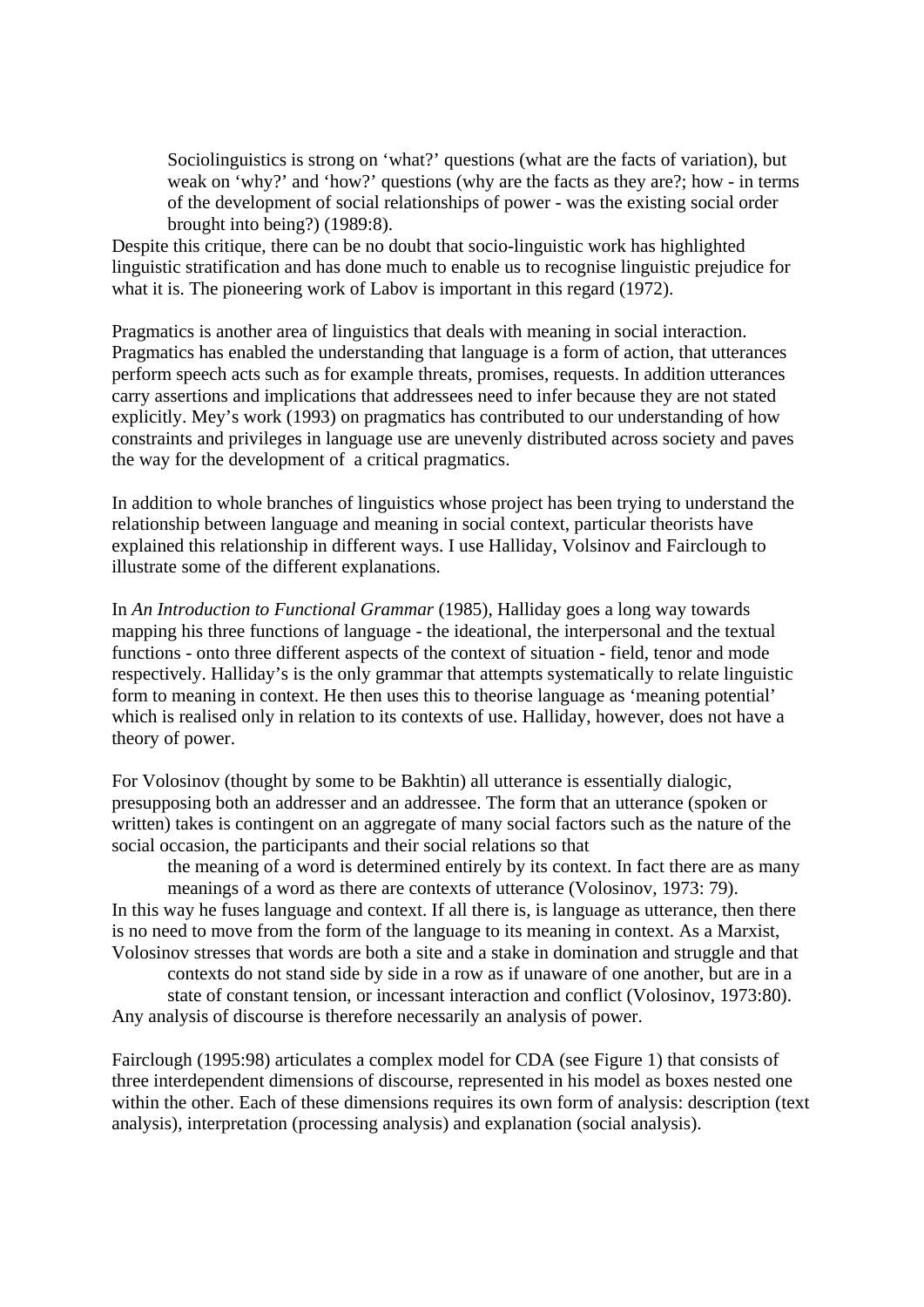### **Figure 1: Fairclough's model for CDA**

What Fairclough's theory has to do is explain the connections between his boxes - or how to get from the textual to the social. He does this by arguing first that

the formal properties of a text can ... be regarded as on the one hand *traces* of the productive process and, on the other hand as *cues* in the process of interpretation (1989: 24).

This establishes a link between the text box and the process box. Second, he argues that production and reception are socially governed literacy practices which require social analysis to explain why texts are the way they are and why they are read in the ways that they are read. This establishes links between the social conditions and the text as both process (middle box) and product (inner box). For Fairclough these discursive conditions, which determine the construction and circulation of texts, reproduce the social relations of power. Movement between Fairclough's different dimensions of discourse and the interconnections between the different modes of analysis can never presume a neat correlation between textual realisations and social explanations which is why it is necessary to look for patterns across texts related so as to form an 'order of discourse', or for discontinuities which produce hybridity.

### *Enter Thompson*

Because it is so difficult to articulate how language does the social work that it does, Thompson's work is very important. Thompson is not a linguist but a social theorist so his starting point is not language, grammar, utterance or discourse, but social theory. Thompson's interest in language stems from his critical theory of ideology. In Thompson's own words,

The analysis of ideology, according to the conception which I will propose, is primarily concerned with the ways in which symbolic forms intersect with relations of power. It is concerned with the ways in which meaning is mobilized in the social world and serves thereby to bolster up individuals or groups who occupy positions of power. (Thompson, 1990:56).

Thompson's calls his conception of ideology a 'critical conception of ideology' because he wants to reserve ideology for those meanings 'which serve to establish and sustain relations of domination' (1990: 56).

Thompson (1990) gives a detailed account of the history of and struggle over the concept, 'ideology', as does Eagleton (1991). According to Eagleton a number of theorists view ideology as

the medium in which men and women fight out their social and political battles at the level of signs, meanings and representations (1991: 11).

For Eagleton, ideology is concerned less with signification, than with 'conflicts within the field of signification' (11). In terms of this view, it is possible to see the positions of dominant **and** oppositional groups as ideological. For Thompson this does not constitute a critical conception of ideology.

The strength of Thompson's theory of ideology is that it provides CDA with powerful machinery for understanding the relationship between language, power and domination. Its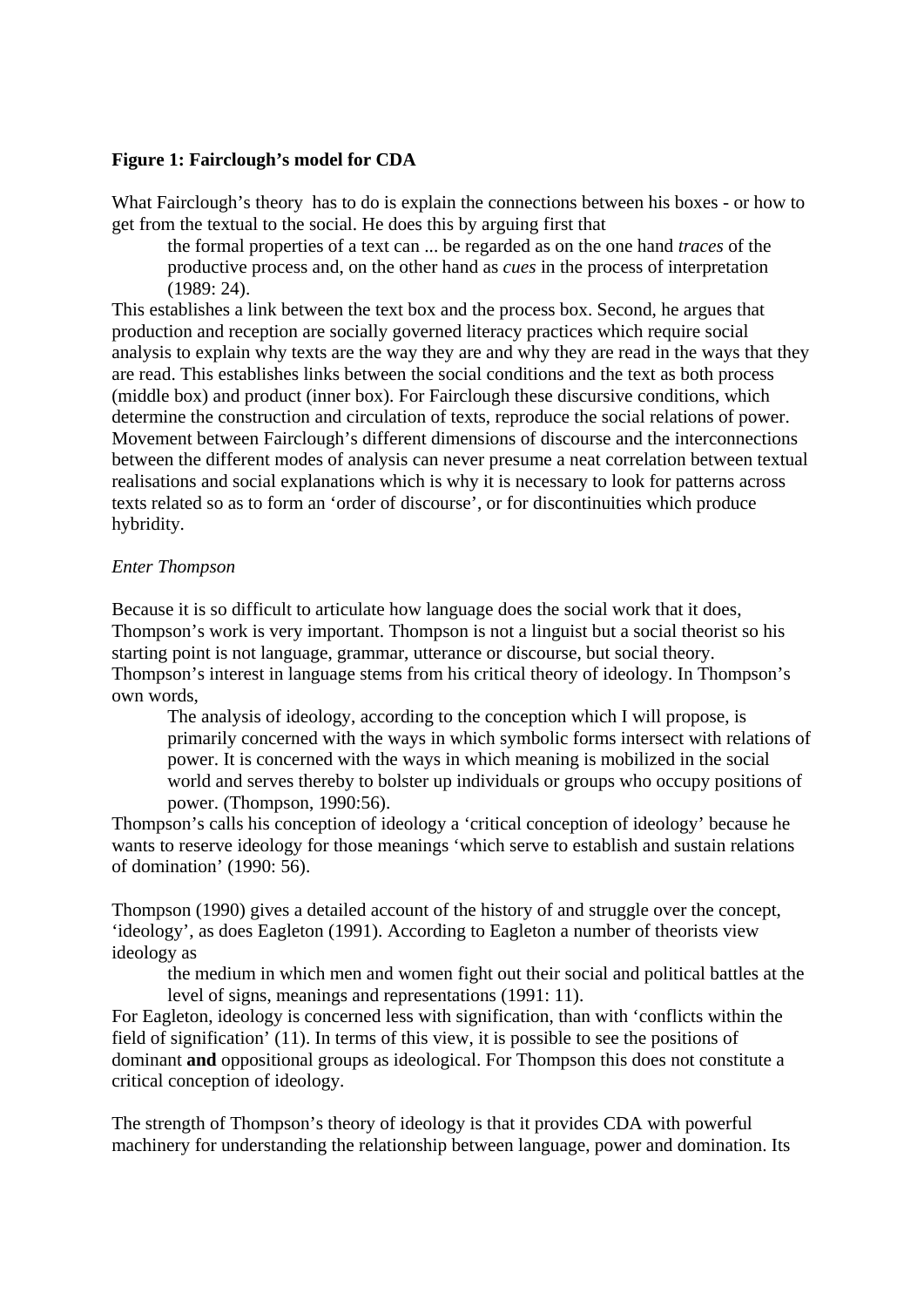weakness is that it does not provide a machinery for analysing the ways in which subordinated groups harness language to contest dominant practices. If Foucault is right and discourse is 'the power which is to be seized' (1970: 110 ) and if it is possible to 'sap power' from dominant discourse, then it is also important for CDA to recognise and categorise oppositional discursive strategies.

*Overview of the chapter*

In the rest of this chapter I will give an account of Thompson's modes of operation of ideology including their linguistic realisations; a translation of this work into tabular form to provide a model for CDA; and an analysis of a South African advertisement using this model. Following this I will give a brief account of how Thompson's work was generative in the development of the *Critical Language Awareness Series* in order to suggest other uses for the model. Finally I will return to the need for categorising counter-hegemonic discursive strategies. At the outset though it is important to stress that both Thompson and Eagleton insist that it is not possible to read ideology off the symbolic forms themselves. It is not possible to examine the ideological work that symbolic forms are doing except in terms of their use in specific contexts. The analysis of the advertisement aims to illustrate this point clearly.

## *Thompson's modes of operation of ideology*

In both *Studies in the Theory of Ideology* (1984) and *Ideology and Modern Culture* (1990), Thompson distinguishes five general modes through which ideology can operate: legitimation, dissimulation, unification, fragmentation, reification. In addition he identifies different kinds of symbolic construction which are typically associated with each of these modes. In fact what he is doing is identifying the linguistic and non-linguistic symbols which are regularly used to obtain particular ideological effects. He is careful to limit his claims: these symbols are not only or always used for these purposes, nor are these modes of ideology only realised in these ways, nevertheless he gives us a useful way of thinking the relation between symbolic forms, including those that are linguistic, and social effect.

*Legitimation* is the process by which relations of domination may be established and maintained 'by being presented as legitimate, that is just and worthy of support' (1990:61). According to Thompson this is usually achieved by three discursive strategies rationalisation, universalisation and narrativisation. In rationalisation an argument is mounted to justify something. Rationalisation usually depends on a chain of reasoning. In universalisation a set of institutional arrangements which privilege certain groups only are presented as serving the interests of all. In narrativisation stories are used to naturalise socially interested constructions of the world. Stories are presented as embodying universal timeless truths and are often used as a reference point for whole communities. Thompson includes histories, films, novels and jokes as examples of the power of narrative to construct realities which represent the apparent order of things.

*Dissimulation* is the process by which relations of domination are concealed or obscured. Euphemism is an obvious means of disguising unpleasant actions, events or social relations and of redescribing them positively. Displacement and trope are two other means of dissimulating. Displacement is where a term usually used to refer to one thing is used to refer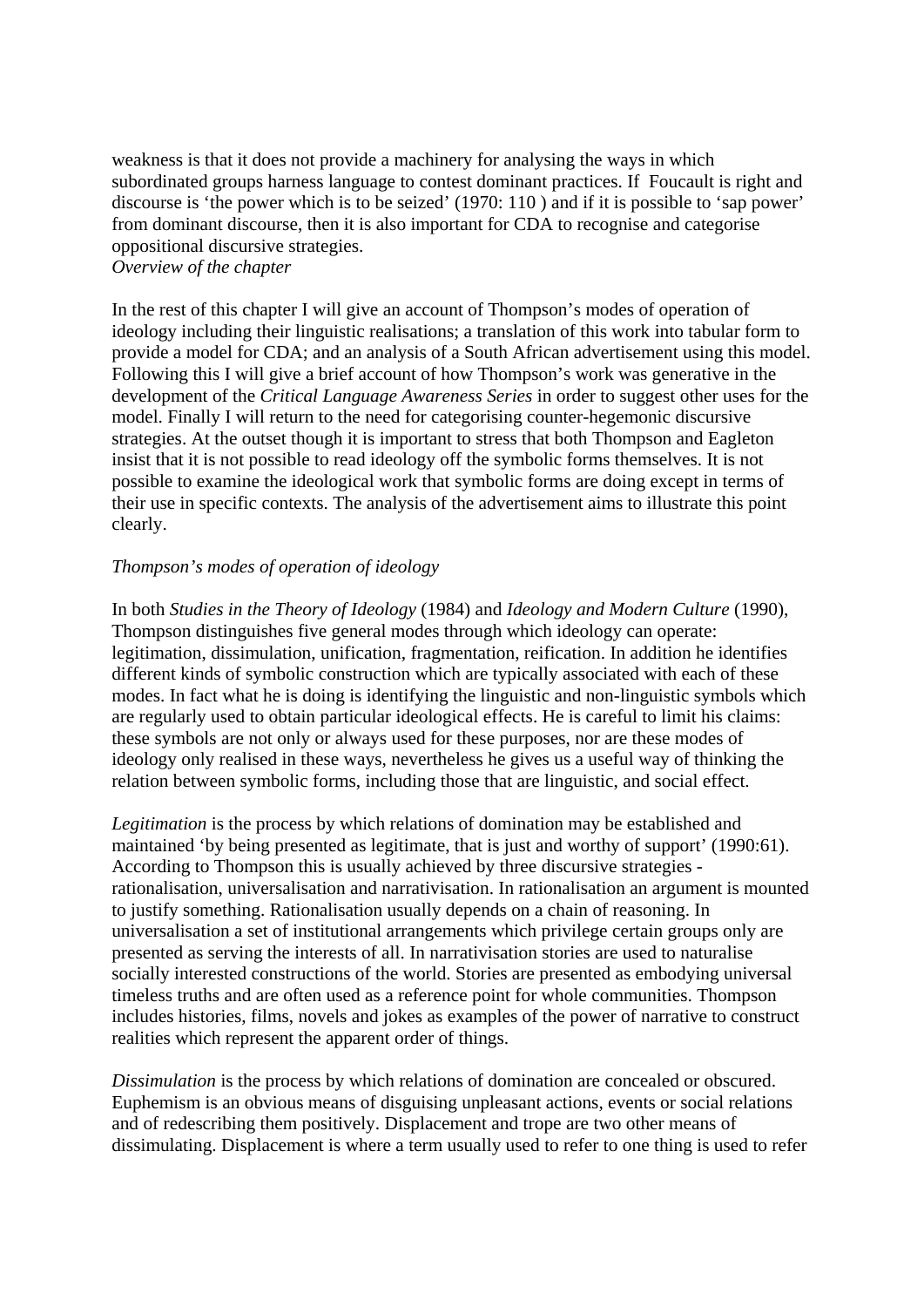to another in order to transfer either positive or negative values from the one to the other. The Union Buildings in Pretoria, the seat of the apartheid administration for forty seven years was also the site of Mandela's inauguration ceremony. At the time the Pretoria City Council was running an advertising campaign to construct a new and positive image for the city. The word 'union' originally symbolising the State of Union achieved after the Anglo-Boer wars was displaced in the advertisements so that 'union' came to stand for the union of all the people of South Africa in the new democracy. For Thompson, trope or the use of figurative language, which enables parts to stand for wholes and wholes to stand for parts as well as the non-literal and metaphorical use of language, is the third powerful means of obfuscation.

*Unification and fragmentation* are related processes in that they work in opposite directions the one seeks to unite and join people for ideological purposes and the other seeks to split people off from one another. Unification establishes a collective identity which unites individuals despite their differences. Fragmentation is a process of splitting people off from one another despite their similarities in order to divide and rule. Unity is the means of establishing an 'us'; fragmentation is tied to this process of unification, as a collective identity is partly forged by the construction of an Other or Others, a 'them' who are different from 'us'. The relation between unification and fragmentation is captured well in the irony inherent in the motto on the South African coat of arms being 'Unity is Strength', while apartheid which epitomises difference, division and fragmentation, was its reigning political ideology. *(Cross reference Janks in this volume).* 

Thompson offers standardisation and symbolisation of unity as ways in which unification may be effected. Language standardisation is a good example of a social process used to construct a national language and a collective identity. The variety of the language which is codified as the standard is invariably the variety approved of or spoken by the dominant members of the society. Not all members of society have equal access to this variety so this unificatory move simultaneously dissimulates inequality. Symbols of unity can also be constructed to forge a collective identity. Non-linguistic examples include flags, uniforms, corporate logos, emblems. Linguistic examples include school songs, national anthems, slogans.

*Reification* is the last of Thompson's modes of operation of ideology. To reify is to turn a process into a thing or an event. Processes are encoded using verbs which have actors and which take place in time and space. Reified things just are - their socio-historical origins are concealed.

Reification: relations of domination and subordination may be established and sustained by representing a transitory, historical state of affairs as if it were permanent, natural, outside of time (Thompson, 1990: 65).

Reification is realised in symbolic forms by naturalisation, externalisation, passivisation and nominalisation. Nominalisation is the linguistic process of turning a verb into a nominal (i.e. a noun). Here an action is turned into a thing or a state. Passivisation, also a linguistic process, is used to convert active voice to passive voice. Both these processes delete actors and agency and change what is thematised in the syntax. Naturalisation is the means by which socially constructed realities are presented as natural and inevitable. This is what Barthes calls 'myth' - the process of turning history into nature (1973: 143). Externalisation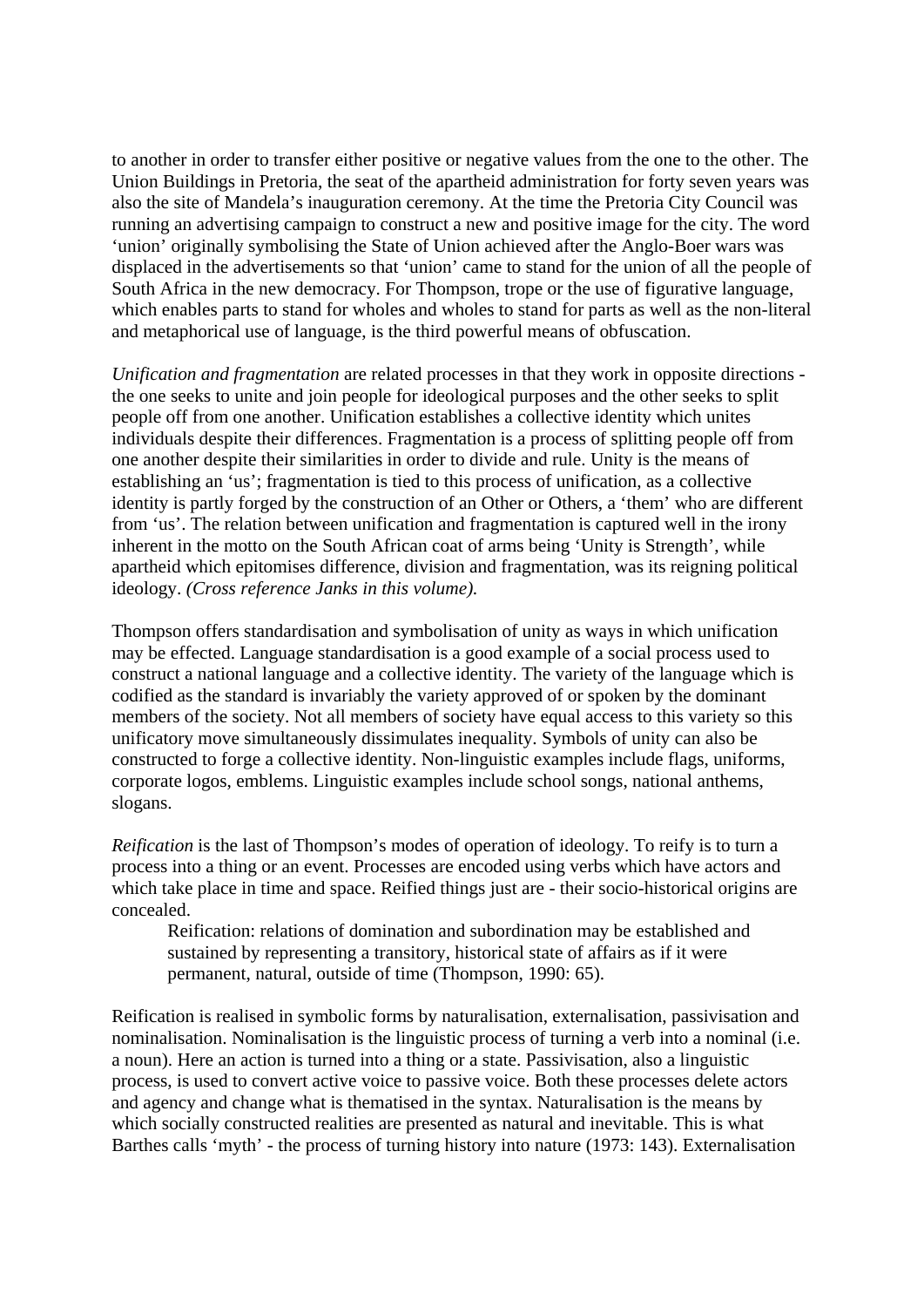is a process whereby social rituals, customs, traditions and institutions become fixed and immutable, external to their socio-historical conditions of their production.

### *Thompson's model for CDA*

This summary of Thompson's ideas on the modes of operation of ideology (which can be found in more detail in Thompson 1990: pages 60 to 67) becomes more useful when it is tabulated as a model for CDA (See Figure 2).

### **Figure 2: CDA and Thompson's modes of operation of ideology**

To illustrate this usefulness, I will now use this model to analyse an advertisement which appeared in *the press* in South Africa in 1992. (See Figure 3), which I will refer to as *Womanpower*. In terms of South Africa's history, 1992 was two years after the release of Nelson Mandela and the start of the negotiation process and two years before the first democratic elections in 1994 when a Government of National Unity, led by the African National Congress was voted into power.

### *Figure 3: Womanpower* **Advertisement**

### *Analysis of the Womanpower advertisement using Thompson's model for CDA*

Any deconstructive analysis entails breaking a construction into bits in order to see how the bits were put together. It is necessarily atomising. Having looked at the bits, one can begin to consider how they relate to and affect one another, that is one can begin to put the bits back together again. In using Thompson's model one can, for example, find instances of rationalisation, ask how and what the use of rationalisation legitimates and then using these insights ask the power question - whose interests are served by these legitimations? Finally one can put all the modes of operation of ideology together to see how the text serves particular interests. Because in the end the bits have to be reassembled, it does not matter where one begins with the analysis. I will simply work through the model systematically. In doing so I will attempt to show that these modes interact and reinforce one another. In some instances one mode may simultaneously operate as another mode, so for example a rationalisation may also be a dissimulation

### *An analysis of legitimation in Womanpower*

### 1 The use of rationalisation in *Womanpower*

The advertisement uses chains of reasoning which rely on the establishment of cause and effect to establish the need for action. It opens with the argument that the excessive and ever increasing birth rate in South Africa will cause people to die of 'poverty, hunger and disease' (lines 7 - 8). An additional reason is given for this outcome - the lack of sufficient land and resources to support this 'insupportable number of people'. This chain of reasoning legitimates arguments in favour of population control and ignores and dissimulates other causes for poverty hunger and disease such as poor health facilities, unfair distribution of land and wealth and unequal access to sanitation, clean water and housing.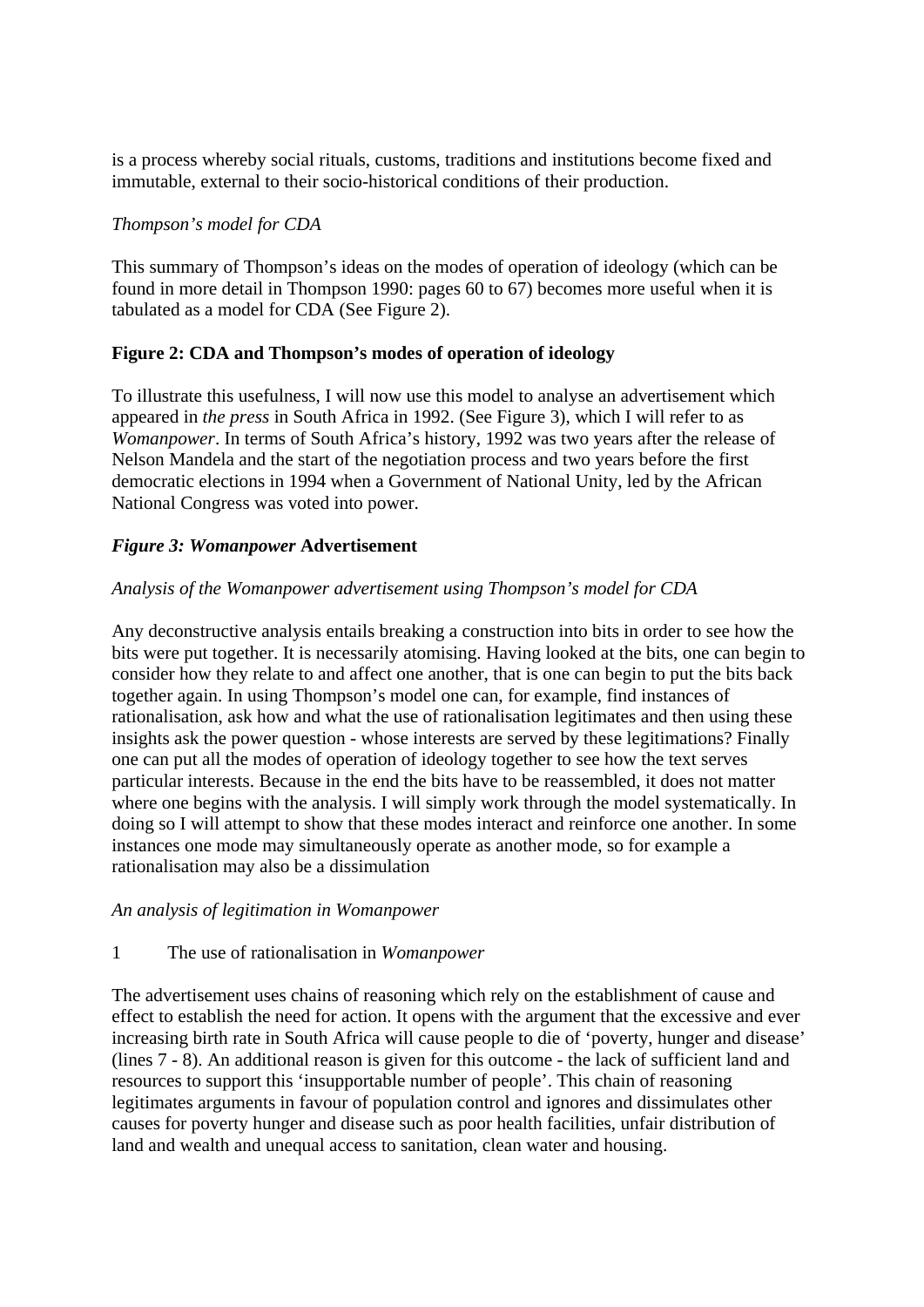Other spurious example of cause and effect are the claims that education produces 'productive, contented adults' (l24-25) and that 'prosperity', 'self-esteem', economic opportunities, and an upgraded 'quality of family life' are necessary consequences of literacy (lines 27-30). The overall argument is that educated literate women understand that small families are more sensible and they therefore practise birth control, again legitimating the need for population control.

2 The use of universalisation in *Womanpower*

The idea that 'a small family unit' (line 18) is better is part of a western middle class value system, yet here it is constructed as being in the interests of all. This takes no cognisance of African values where many children are valued in a kinship system of extended not nuclear families and where children provide wealth and security for one's old age. It also ignores polygamy a widespread form of traditional marriage. This generalising of the values of the dominant group in South Africa, the white middle class, legitimates the encouragement of birth control in African families.

3 The use of narrativisation in *Womanpower*

While the text does not make specific use of stories or traditions there are a number of biblical echoes in the text. This is achieved by the use of biblical cadences as in

-'to tackle the problem a generation from now will be to tackle the problem a generation too late' (lines 10 - 13),

- -'a better chance in life, a better chance at life' (lines 19 20),
- 'Women using their power they have to make a better tomorrow for their children

and their children's children' (lines 37 - 40).

This sounding like the bible is used to give the arguments authority and to legitimate them.

4 The use of legitimation in *Womanpower* 

In the text overall, legitimation works to lay the blame for the South Africa's out-of-control growth in the population on illiterate women. It is these unproductive, discontented adults who are responsible for the crisis. Furthermore it legitimates the intervention of other women who have a responsibility to educate these women in order to protect their own and these other women's children. Notice how it also legitimates the notion that women alone are responsible for spawning children. Men are entirely absent from the text and appear to have no control over family size.

*An analysis of the ideological mode of dissimulation in Womanpower* 

1 The use of displacement in *Womanpower*

There are two different kinds of displacement in this advertisement. The one is where there is slippage between one term and another so that the one term comes to stand for the other. For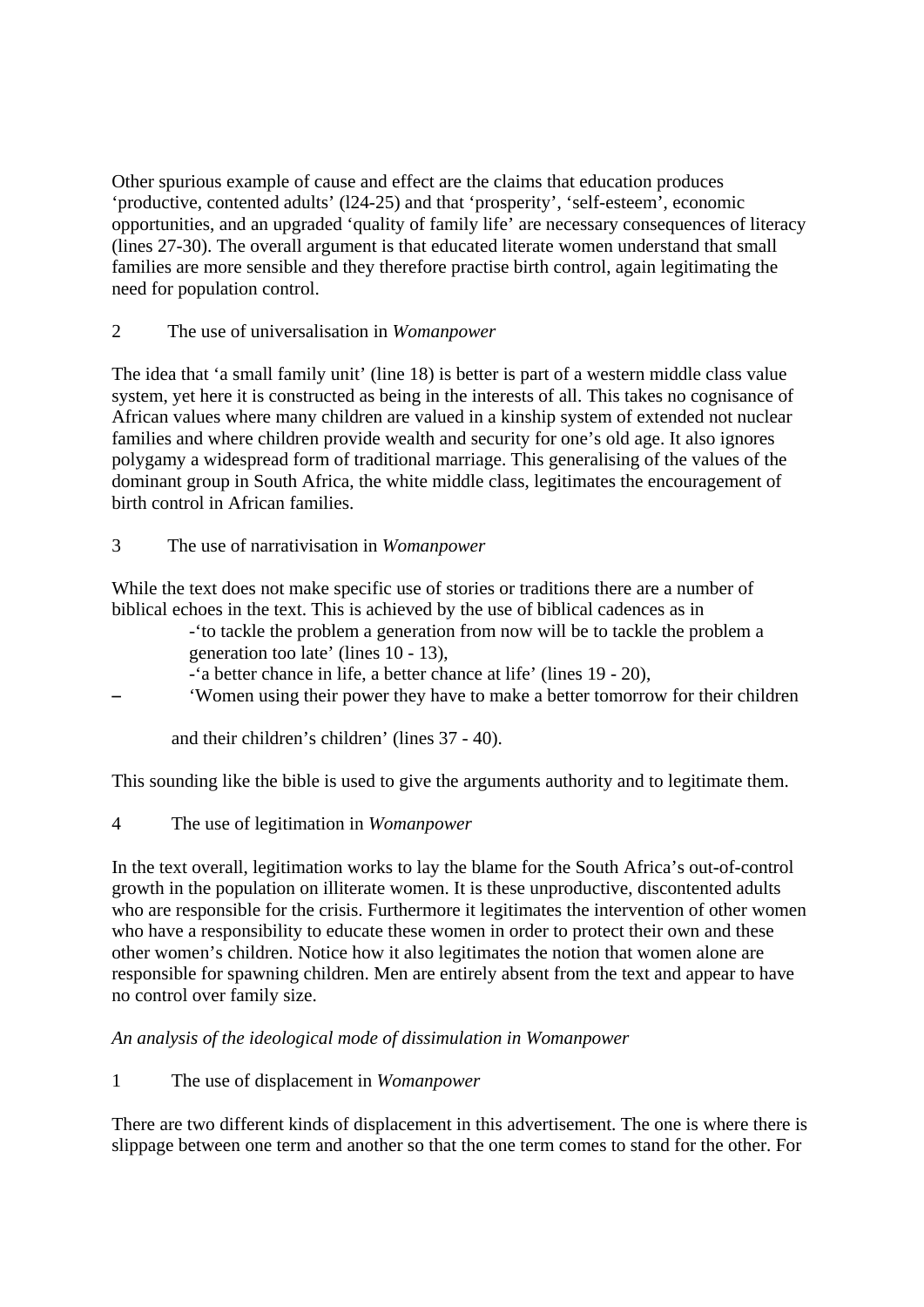example the text associates literacy with self-esteem so that the one comes to be the other. Literacy is conceived as singular and if people do not have this dominant literacy then they are constructed as being unable to have any self-esteem.

The other kind of displacement is where words are lifted from one discourse and placed in another discourse to do a different kind of work. The word 'womanpower' is taken from feminist discourse. All the positive associations of women working together to resist the oppression of patriarchy is harnessed while the text in fact divides women into us (the writer and the reader) and those others who need to be enlightened by us. This displacement is effective in attracting feminist readers to read the text in the first place.

## 2 The use of euphemism in *Womanpower*

Euphemism is widespread in the text. The Programme of Population Development is a euphemism for a programme of population control. In the 19\*0s Botha encouraged whites to have more children to increase the white population - the Botha babies. At the same time black families were encouraged to practice birth control. The black population viewed all attempts at population control with deep and justified distrust, a distrust which unfortunately has flowed over into Aids education programmes in the 1990s. Condoms are often viewed as part of the white man's plot. The word 'development' taken from the discourse of developed and developing countries can also mean growth. It is ironic that in this context it in fact means population reduction and curtailment.

Other euphemisms include 'the problem' for too many poor black people (line 10); 'health' for being not pregnant (line 34) and 'health facilities' instead of family planning clinics (line 35).

## 3 The use of trope in *Womanpower*

This text makes very little use of figurative language apart from euphemism and trope is thus not a particularly useful category in analysing this text. I am happy to leave this category empty as it is important to acknowledge that different parts of the model will be more or less useful for different texts. It is also important though to recognise that the absences of figurative language suggests that the text is literal and straight forward, thus dissimulating its manipulativeness.

## 4 The use of dissimulation in *Womanpower*

One of my main arguments in relation to this text is that it works hard to hide any references to who these people are who are having too many babies. On the face of it these appear to be illiterate, uneducated women. This dissimulates issues of class and race. In South Africa black women have had less access to education than white women, it is black women who are poor and who are excluded from the labour force. The text suggests that they excluded themselves by failing to acquire skills (lines 28 - 33) and completely hides policies of job reservation for whites. One has to use knowledge of the social context to mount the argument that it is black women that the text aims to encourage to practise birth control as well as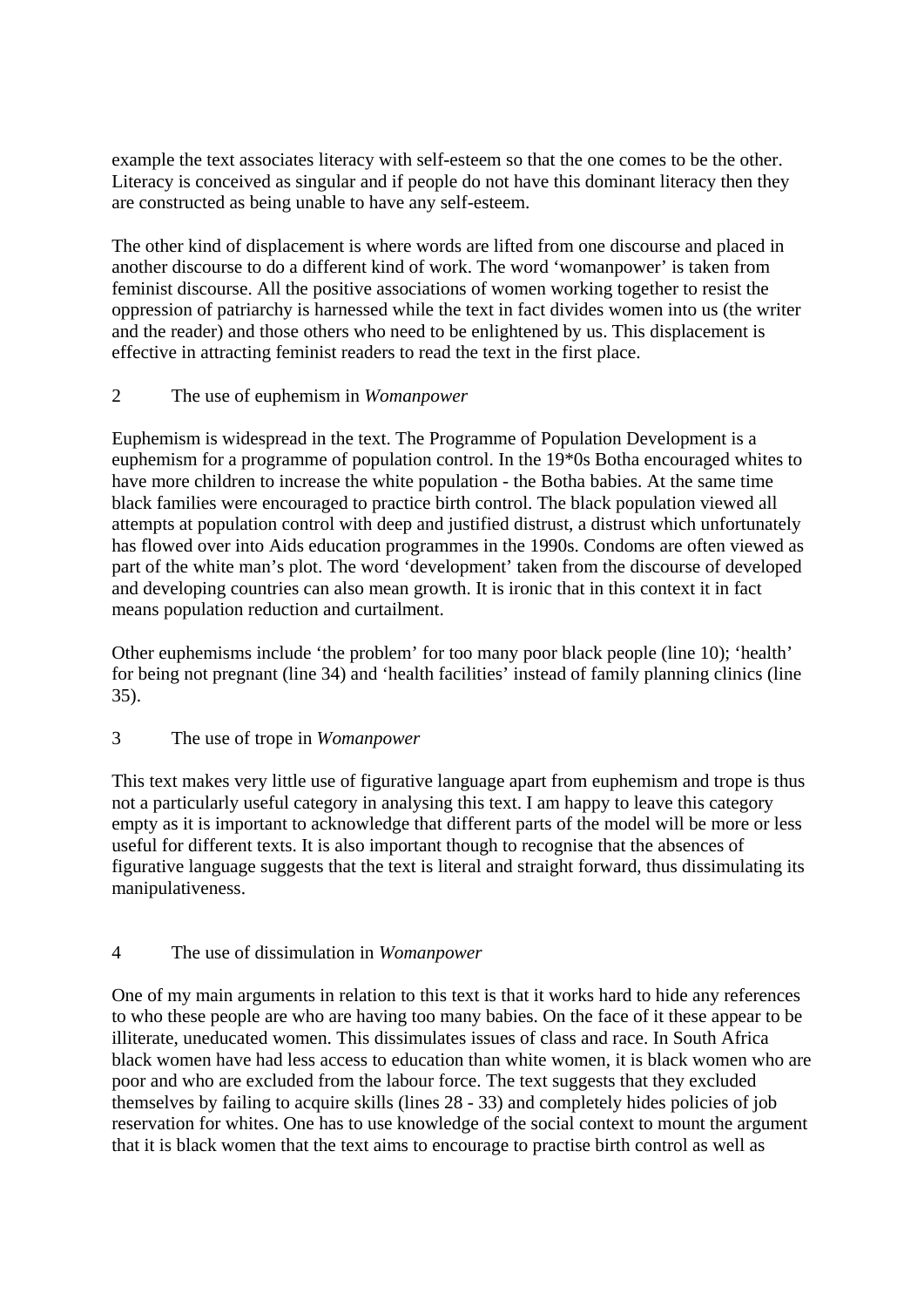further evidence from the text which I will use in discussing unification and fragmentation. Suffice it to say here that the text deliberately excludes any classification of the women by race; my argument is that although apartheid discourse is no longer overt it fundamentally structures the text. It has simply gone underground and is effectively dissimulated.

Issues of gender domination are also hidden. Procreation is constructed as an entirely female responsibility. This ignores power relations in the domain of sexual practices and reproduction and assumes problematically that women have sole control over their bodies and rights to contraception.

## *An analysis of the ideological mode of unification in Womanpower*

1 The use of standardisation in *Womanpower*

In this advertisement the western nuclear family unit is unproblematically constructed as the norm to which all families should conform. Diversity in value or belief is not recognised or valued. In fact it represented as mitigating against the sustainability of South Africa as a viable nation.

2 The symbolisation of unity in *Womanpower* 

The collective identity that the text pretends to construct is that of gender solidarity in the interests of the country: 'Women helping women help South Africa' (line 54). This slogan in ambiguous as to whether the 'helping' is reciprocal, that is woman helping one another or unidirectional. Unity would imply that woman support and learn from one another and work together to help South Africa. The binary in 'womanpower' versus 'manpower' suggests all women together against patriarchy. Nevertheless this unity is a pretend unity because while the text harnesses gender identification and unity from feminist politics it immediately cleaves women into two different groups - an us and a them. This is the work of fragmentation.

## *An analysis of the ideological mode of fragmentation in Womanpower*

1 The use of differentiation in *Womanpower*

In lines 15 to 35 an opposition is established between the women who help and women who have to be helped. The women who help are us - the reader and the writer; those who are helped are 'them' and other. The word 'other' is used five times in these lines. And 'they', 'their' and 'them' seven times. What does the text tell us about who 'we' and 'they' are? The binary opposition constructed in the advertisement is represented in the following table.

## **Figure 4: Tabular summary of binary oppositions in** *Womanpower*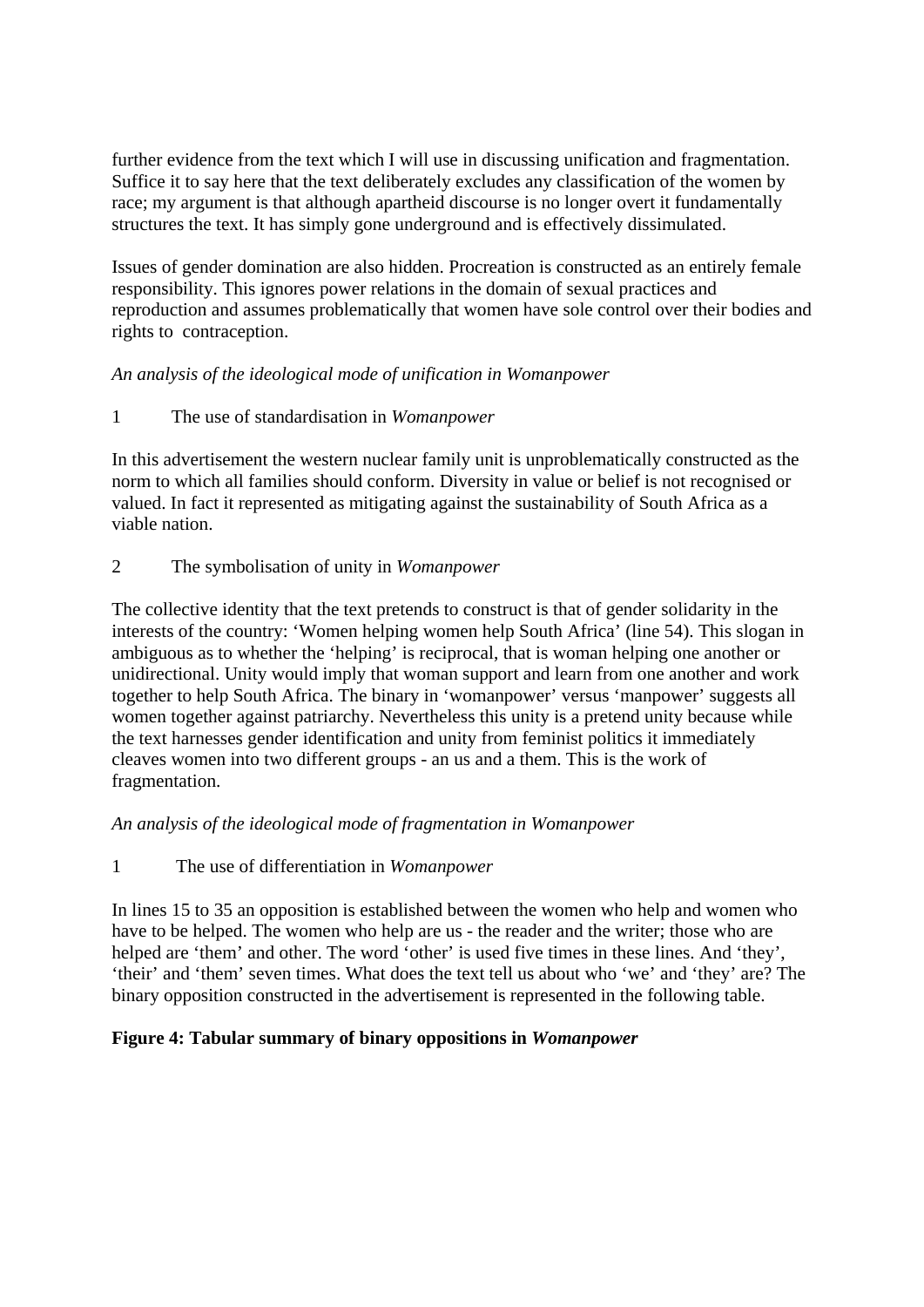| <b>Us</b>                                            | <b>Them</b>                                                                                                                      |
|------------------------------------------------------|----------------------------------------------------------------------------------------------------------------------------------|
| Women who can help.                                  | Women who need help                                                                                                              |
| Women who value a small family unit.                 | Women who have/ are likely to have large<br>family units. (Whether or not they value<br>large families is silenced in the text). |
| Women whose children are educated.                   | Women whose children are not educated.                                                                                           |
| Women whose children grow into<br>productive adults. | Women whose children do not grow into<br>productive adults.                                                                      |
| Women whose children grow into contented<br>adults.  | Women whose children do not grow into<br>contented adults.                                                                       |
| Women who can read and write.                        | Women who cannot read and write.                                                                                                 |
| Skilled women.                                       | Unskilled women.                                                                                                                 |
| Prosperous women.                                    | Unprosperous women.                                                                                                              |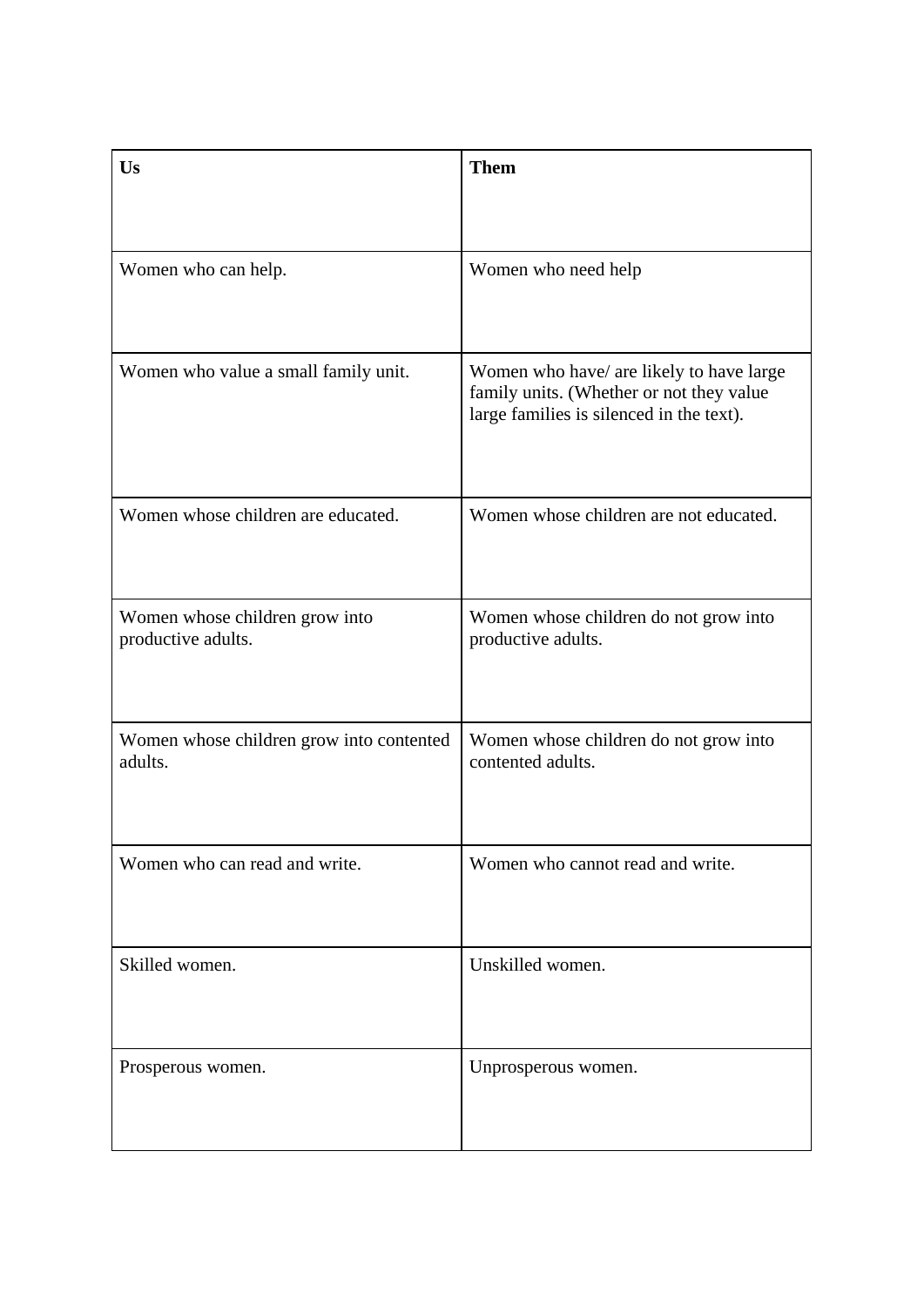| Women with self-esteem.                  | Women without self-esteem.               |
|------------------------------------------|------------------------------------------|
| Women who have a satisfactory quality of | Women who need to upgrade the quality of |
| family life.                             | their family life.                       |
| Women who are aware of the need for      | Women who need to be made aware of the   |
| health and who know about the health     | need for health and who know about the   |
| facilities available to them.            | health facilities available to them.     |
| Women who have the power to transform.   | Women who need to be transformed.        |

The construction of this binary opposition maintains and reproduces the power of the women who belong to the dominant group and systematically constructs socially disempowerd women as in deficit and as a danger to South Africa and to all its children, including the children of the dominant group.

2 The expurgation of the Other in *Womanpower* 

Having constructed a dangerous and threatening Other, the advertisement establishes the need for their expurgation. This can be achieved by educating these ignorant other women who will then stop having so many babies. The process of Othering often leads to the dehumanisation of people who are different and this in turn can lead to genocide, the literal killing off of the Other. This is epitomised in Nazi Germany's extermination of Jews, gypsies and homosexuals. I think it is not too far- fetched to suggest that control of human reproduction is another form of expurgation (which may account for why the Nazis experimented with sterilization) in so far as it attempts to control who should or should not be born.

3 The use of unification and fragmentation in *Womanpower*

The ideological effects of unification and fragmentation in this text is to construct a pseudo unity of all women so that privileged women can be used by the Population Development Programme as the disseminators of the programme's propaganda. Unity is necessary in order to find educators who will be able to influence illiterate women; educators who will be heard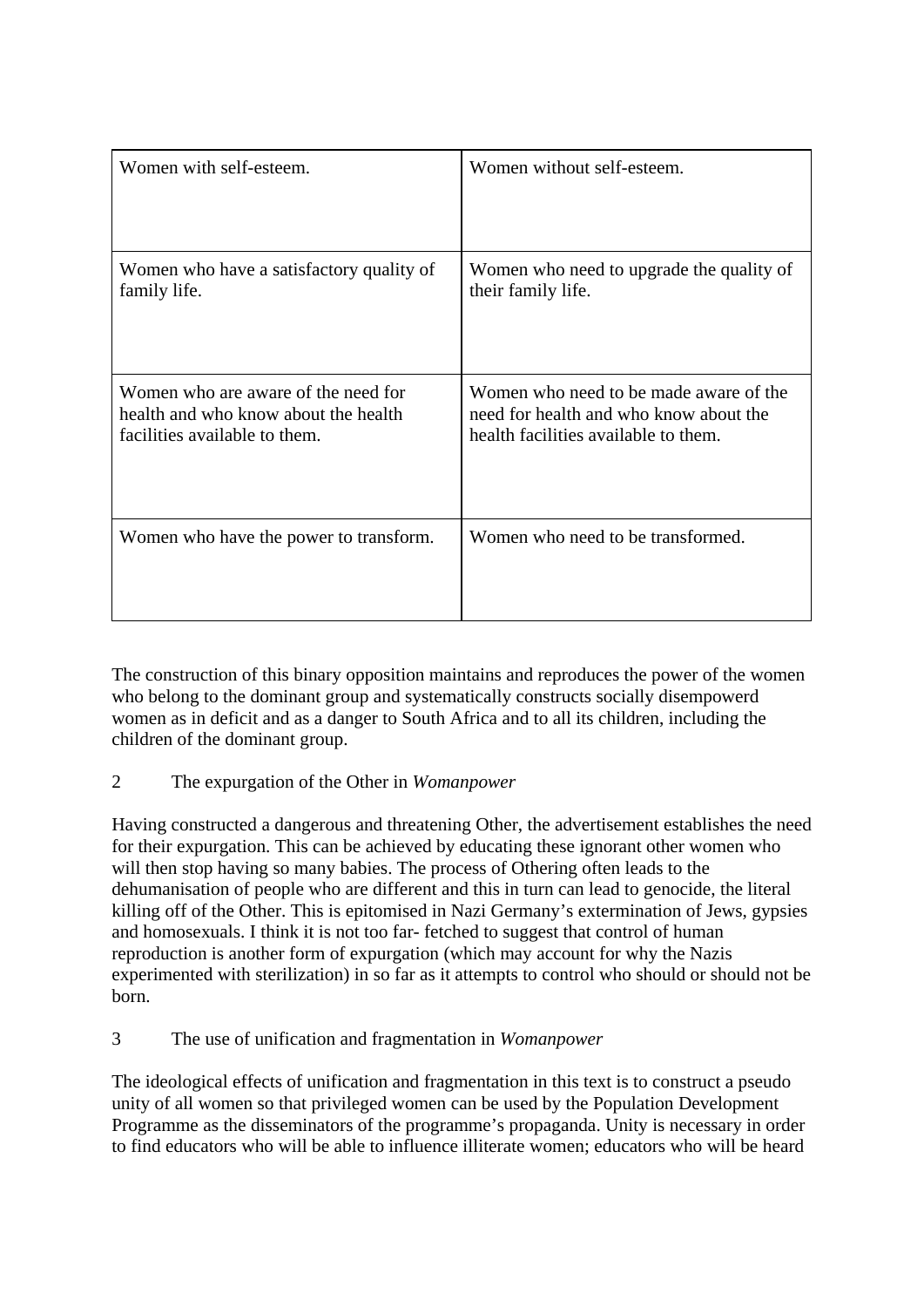where the State is already under suspicion. Fragmentation is inevitable because the influence is top down and enables the educated women to maintain their position of dominance. In thinking about the kinds of social contexts in which these very different women are likely to come into contact with one another in a racially segregated society, it strikes me that this may well be a move that invites women to influence their black domestic workers to use contraception. If this is correct, then there is no more evidence for this in the text than there is for the race or class identities of the women who help or who need help. I shall return to this later.

## *An analysis of the ideological mode of reification in Womanpower*

## 1 The use of naturalisation in *Womanpower*

Much is naturalised in this text: that overpopulation is a problem; that poverty, hunger and disease are caused by overpopulation; that women have control over reproduction; that a small family unit is normal; that education leads to happiness and fulfilment; that literacy upgrades people's lives and that contraception will secure our children's tomorrows.

The use of the definite article with 'problem' (line 10) works to establish the existence of this problem as shared information. This is constructed as something that the reader can be expected to know about - as something that exists, in other words the definite article helps to reify the problem.

## 2 The use of externalisation in *Womanpower*

Many social conditions in South Africa are a direct consequence of apartheid policies. To the extent that this text constructs them as problems for the country, they are simultaneously constructed as external to these policies. So the birth rate is blamed for a range of social ills. The victims of these policies are blamed for their own misfortunes and it is their family traditions and customs that produce the current state of affairs not apartheid.

## 3 The use of nominalisation and passivisation in *Womanpower*

When woman exert their influence over other women this is nominalised as 'womanpower'. Overall however the text is quite explicit about the processes that are needed and who the agents and goals of these processes are. Privileged women (agents) must 'influence' other women (goals). They must 'make them realise', 'make them aware', 'teach' them, 'help' them, and give them skills.

The text also includes an excellent example of passivisation. If women acquire literacy skills this will enable them 'to open economic doors previously closed to them' (lines 31 - 32). Who closed the doors? The passive construction has allowed the agent to be deleted. The reasoning suggests that the women closed the doors on themselves by failing to become literate - they denied themselves opportunities. This completely ignores the policies that reserved certain jobs for white people and that designed Bantu education to restrict black people to certain forms of labour.

There is no place for [the Bantu] in the European community above the level of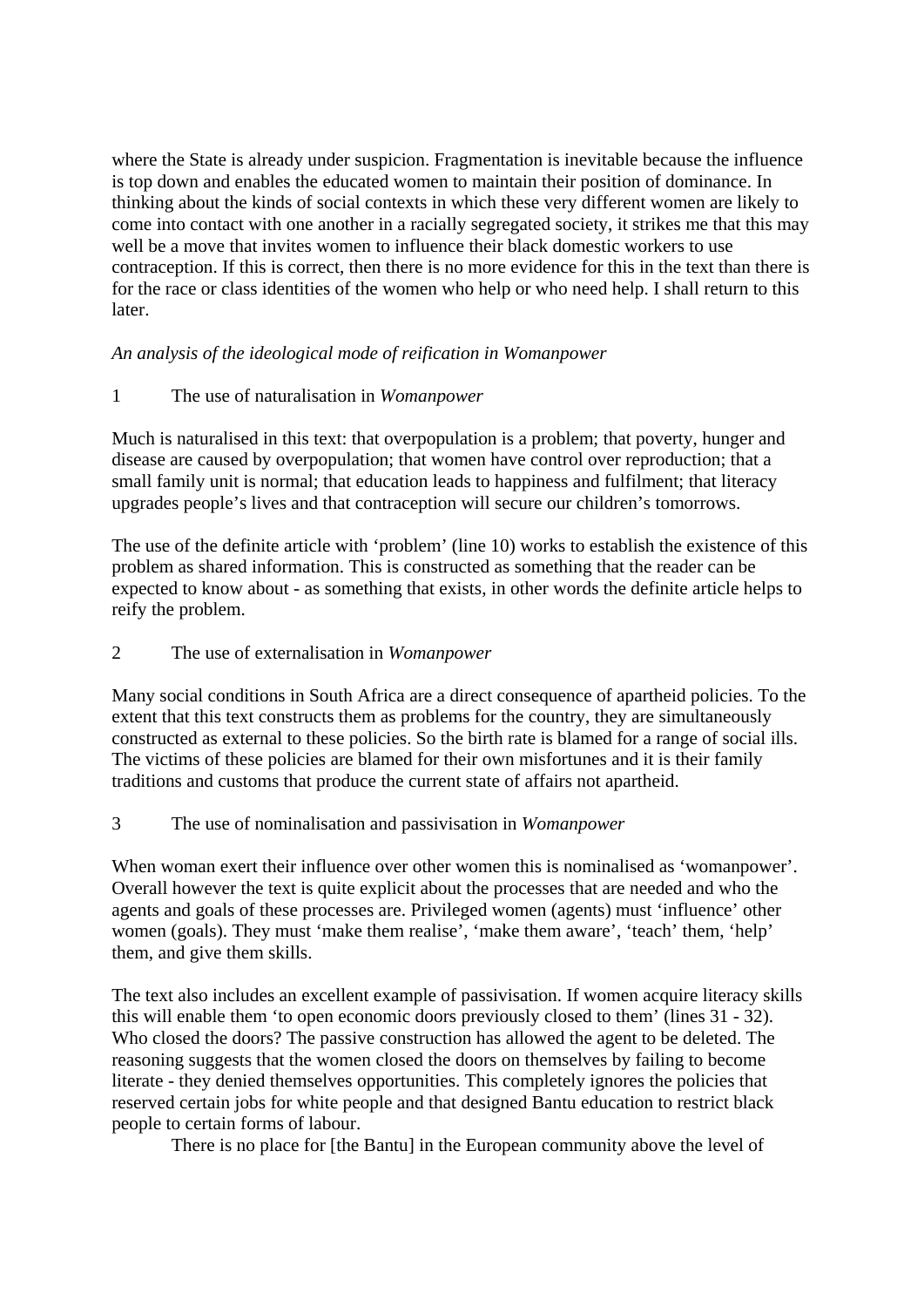certain forms of labour. Within his (sic) own community, however all doors are open. For that reason it is no avail for him to receive a training which has as its aim absorption in the European community, where he cannot be absorbed (Verwoerd, Minister of Native Affairs, speech delivered to the Senate 1954, in Rose and Tunmer, 1975).

4 The use of reification in *Womanpower*

Reification is used to naturalise the current state of affairs and to blame the victims of apartheid for them. The policies of apartheid, including earlier policies of population control, are so effaced from the text that our history of institutionalised racism is denied. It is an irony of this text that it is the racial demographics of South Africa and the impossibility of controlling the size of the African population that made apartheid an unworkable policy from the outset, quite apart from its immorality.

### **Figure 5: Thompson's model with examples from** *Womanpower*

### *Whose interests are served?*

If we put the different aspects of Thompson's model together are we able to answer this question? It seems to me that what the model enables the analyst to see is not enough, as the workings of power are not on the surface. The really important question relating to which women in South Africa belong to 'us' and which to 'them' is unclear. One could for instance argue that 'us' includes all literate women, black and white and that identity is based more on a class divide than a racial divide. There is no conclusive evidence in the text. In fact so far I have simply used the model for *text* analysis not for *discourse* analysis. Herein lies the key. All that text analysis can do is provide us with hypotheses and questions which can only be confirmed or answered by considering the text in context, both its social context and its discursive context. I have already given an example of how knowledge of the social context suggests that maybe the women concerned could be domestic workers and their employees as this is the most likely point of contact between such differently located women. It is important now to turn to the discursive context. One way of doing this is to research the material produced by the Population Development Programme over time and to look for patterns and discontinuities. This is a research project in its own right. For the purposes of this paper it is sufficient to consider one other advertisement published by the Population Development Programme in 1989, just two years prior to the publication of the *Womanpower*  advertisement.

### **Figure 6: 1989 advertisement**

This advertisement makes it quite clear that 'they' are domestic workers or employees. While on the surface the text includes a range of employees, the picture at the top of the advertisement is a picture of typical living quarters for domestic workers and Thursday afternoon, the time when churches run literacy classes, is traditionally the domestic worker's day off. Although references to race are also suppressed in this advertisement they are more easily recovered. There are no white domestic workers in South Africa. This makes the identity of 'them' very clear. 'Us' now refers to employers, not all of whom are white..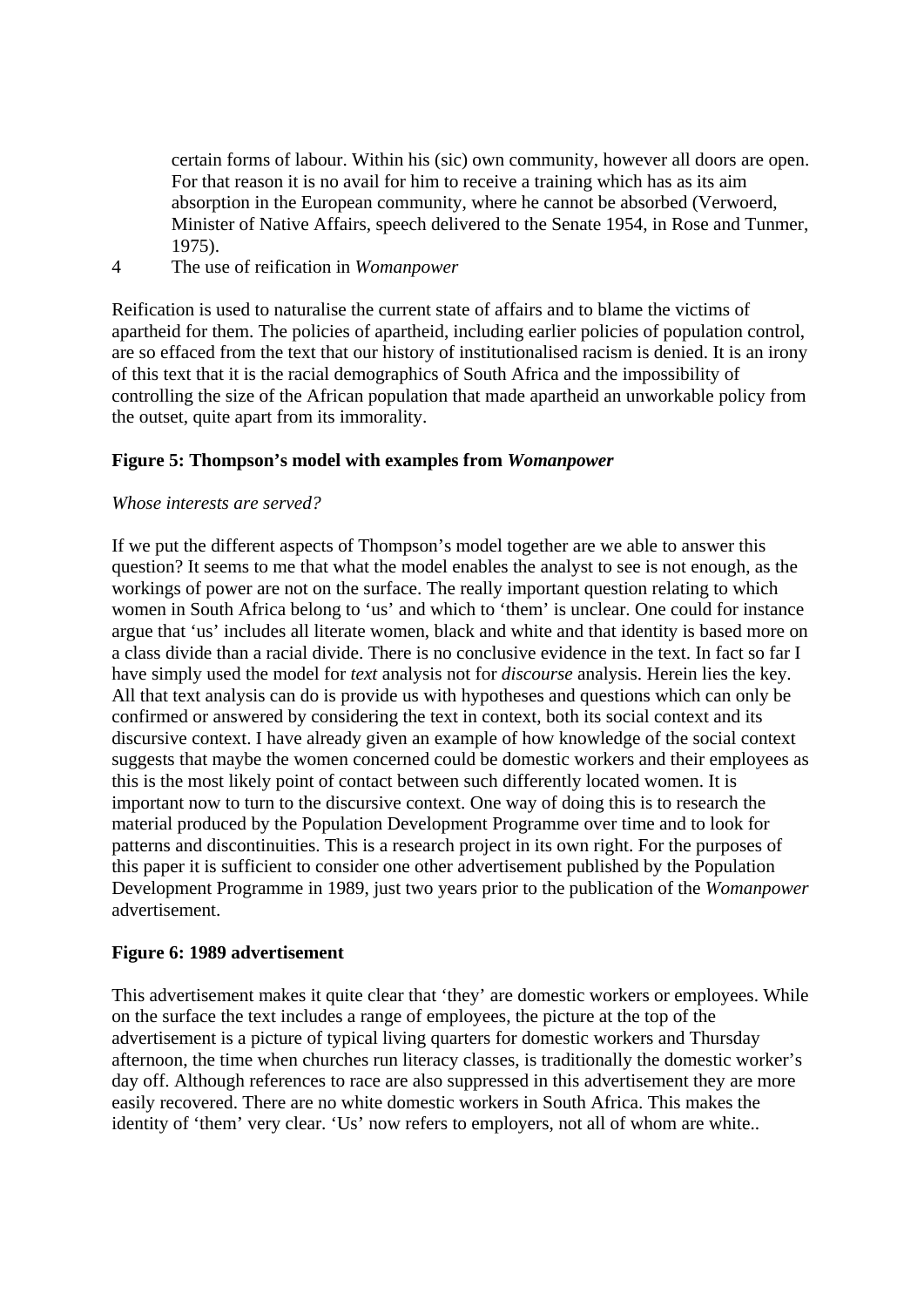Does CDA enable us to answer the question of interests? Both advertisements argue that a higher rate of literacy and a lower birth would benefit everyone in South Africa. Is this a case of universalisation where the arrangements that serve the interests of some are represented as serving the interests of all? There are cogent arguments in the literature to suggest that the belief that literacy necessarily improves people's quality of life and their life's chances is a myth that ignores other socio-economic forces which reproduce social stratification (Graff, 1978; Stuckey, 1991). There are no equivalent arguments against the dangers of overpopulation. The growth of the world's population is a serious threat to the sustainability of the planet as a whole and this is an important issue which has to be tackled both nationally and internationally. While population management is an issue that any South African government has to confront, it is a particularly sensitive issue given the racial overtones of such policies under apartheid. Neither advertisement escapes the racial overtones of Population Development Programmes and neither advertisement takes seriously the value that some cultures place on having many children. Africans are not alone in cherishing large families. Religious catholics and orthodox Jews also reject contraception yet they are not singled out for birth control in the Population Development Programme as illiterate people are. Dissimulation is achieved as much by silences and absences in texts as by textual backgrounding. Locating these absences requires a knowledge of or research into context considerations which go beyond the text and the model that I have illustrated here. If one puts textual analysis together with understanding gleaned from the social and discursive context it becomes clear that this text does not work in the interests of poorly educated, disadvantaged black South Africans.

### *Other uses of the Thompson model*

Before concluding with comments on the limitations of Thompson's model it is useful to consider other uses of Thompson's model. In my own work Thompson's attention to the way in which ideology operates has been extremely generative. In developing the *Critical Language Awareness Series* it was possible to translate his ideas into classroom materials. In *Language Identity and Power*, I made direct use of the modes of unification ('common identity') and fragmentation ('different identities').

## **Figure 7: Page 5 Language Identity and Power**

In earlier research (Janks, 1988), I collected a wide range of discourse samples from the South African press and found that they fitted the categorisations articulated by Thompson (1984), although our starting points were different. The 1984 work influenced the writing of *Language and Position*. Figure 7 gives examples of Thompson's modes of operation of ideology that can be found in the *Critical Language Awareness Series* as an illustration of how teachers might use the model to create their own classroom materials.

## **Figure 8: The** *Critical Language Awareness Series* **and the modes of operation of ideology**

### *The limitations and strengths of the Thompson model*

In working with Thompson's modes, in order to develop the table in Figure 7, it became clear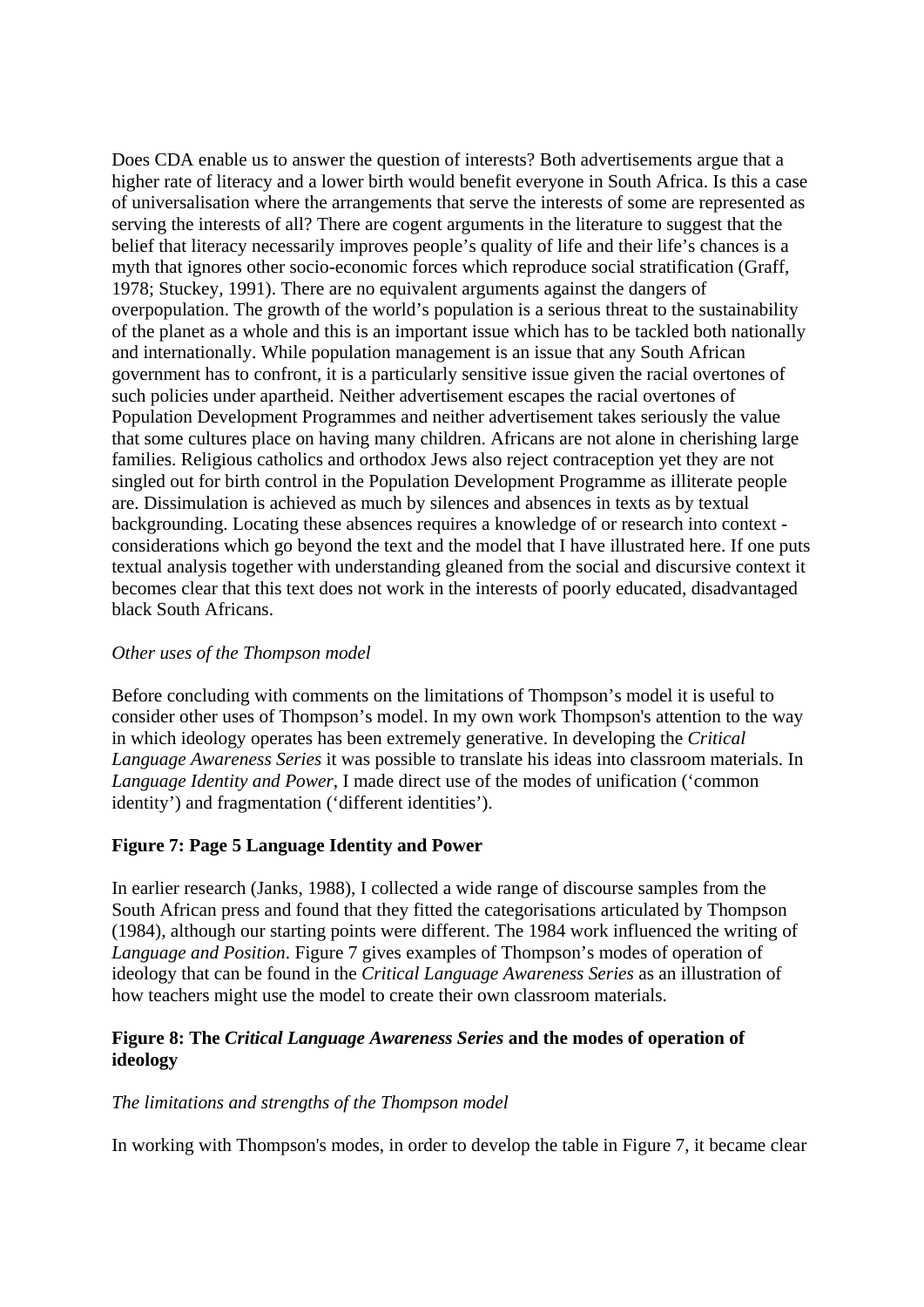that Thompson's model does not provide categories for oppositional discursive strategies. This is in keeping with his critical theory of ideology which does not regard the discourse of disempowerd groups as ideological. However, I want to argue that these strategies are necessary for CLA and CDA. If students are to learn how to resist dominant discourse then it is important for CLA to offer learners oppositional discursive practices. Examples of these from the *Critical Language Awareness Series* include renaming, the valuing of multilingualism, oppositional reading, satirisation, hypothetical play with the reversal of discursive norms, disidentification, searching for and exploiting contradictions and breaks within discourse, de-naturalisation and de-construction, to name just a few.

But no single model can be expected to do all things and Thompson's model provides ways of thinking the relationship between language and the ideological work that it does, that is unparalleled.

(6256 words)

References

Bakhtin, M. (1981) 'Discourse in the Novel'. In: Holquist, M. ed. *The Dialogic Imagination.* Austin: Texas University Press.

Barthes, R. (1973) `Myth to-day'. In: Lavers, A. ed. *Mythologies*. London: Granada.

Eagleton, T. (1991) *Ideology.* London: Verso.

Fairclough, N. (1995) *Critical Discourse Analysis*. London: Longman.

Foucault, M. (1970) The Order of Discourse. Inaugural Lecture at the College de France. In: Shapiro, M. (1984) *Language and Politics*. Oxford: Basil Blackwell.

Graff, H.J. (1978) *The Literacy Myth. Literacy and Social Structure in the 19th Century City*. New York: Academic Press.

Halliday, M.A.K. (1985) *An Introduction to Functional Grammar*. London: Edward Arnold.

Janks, H. (1988) *'To Catch a Wake-up': Language Awareness in the South African Context*. Unpublished M.A. dissertation. Johannesburg: University of the Witwatersrand.

Janks, H. (1993a) ed. *Critical Language Awareness Series*. Johannesburg: Hodder and Stoughton and Wits University Press.

Janks, H. (1993b) *Language and Position*. Johannesburg: Hodder and Stoughton and Wits University Press.

Janks, H. (1993c) *Language, Identity and Power*. Johannesburg: Hodder and Stoughton and Wits University Press.